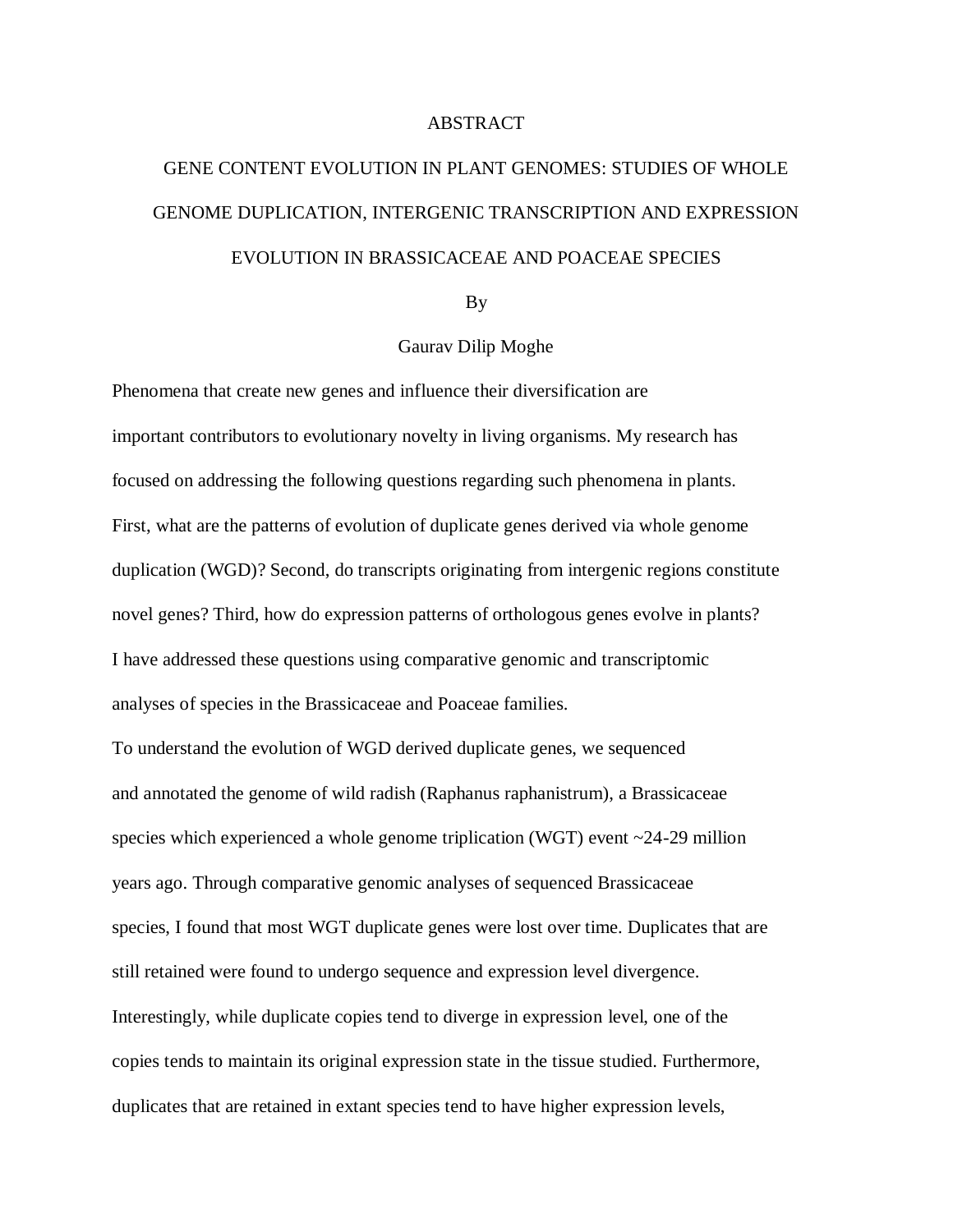greater expression breadth, higher network connectivity and tend to be involved in functions such as transcription factor activity, stress response and development. Functional diversification of such duplicates can assist in evolution of novel characters in plants post WGD.

To understand the nature of intergenic transcription, I analyzed multiple transcriptome datasets in Arabidopsis thaliana as well as in species of the Poaceae family. My results suggest that plant genomes do not show any evidence of pervasive intergenic transcription. Although thousands of intergenic transcripts can be found in each species, most of these transcripts have low breadths of expression, tend not to be conserved within or between species and show a significant bias in being located very close to genes or in open chromatin regions. My results suggest that most intergenic transcripts may be associated with transcription of the neighboring genes or may be produced as a result of noisy transcription. Properties of intergenic transcripts identified in my research will be useful in distinguishing functionally relevant transcripts from noise.

To understand expression evolution, I analyzed patterns of evolution of orthologous genes between Poaceae species and found that sequence divergence is strongly associated with level and breadth of expression, and very weakly with expression divergence. Both sequence and expression evolution were found to be constrained for genes involved in core biological processes such as metabolism, transcription, photosynthesis and transport.

Overall, the results of this research are broadly applicable to the field of gene annotation and increase our understanding of evolution of gene content in plant